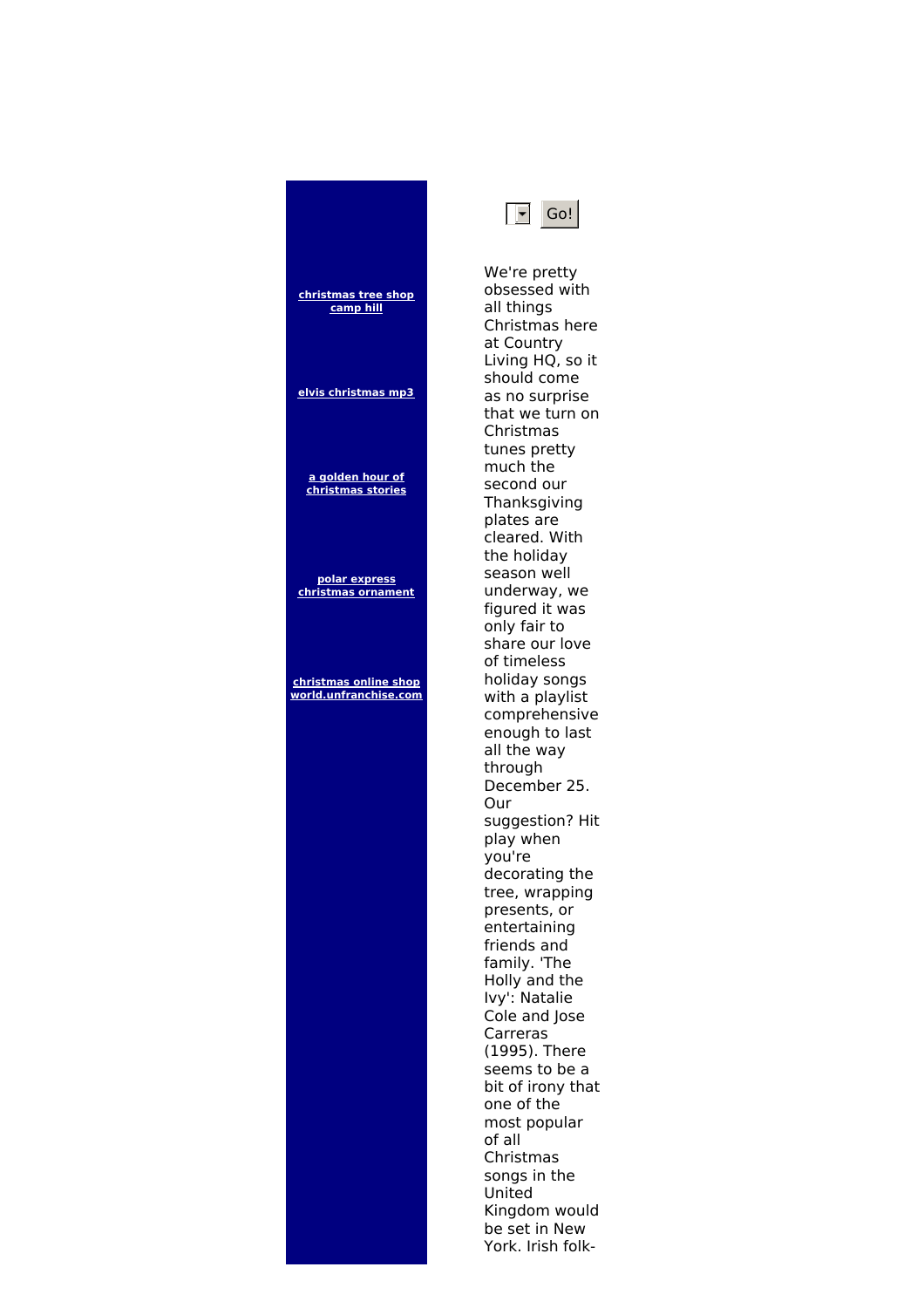rockers The Pogues released " Fairytale of New York " in 1987, and it has been a favorite ever since. " Carol of the Bells " is a Ukrainian holiday song based around a four-note motif taken from a pagan Ukrainian New Year's chant. Destiny's TEEN stopped by CBS's "Early Show" to deliver their masterful a capella performance of the song. answered Philip Glass. Today on Amazon, you can boost your Glass catalog for the low-low price of zilch. Top 5 Pins of the Week: Creative Christmas Wrapping, **Glittery** Ornaments, and More. 'Angels We Have Heard on High': Sixpence None the Richer (2008). Streaming music: The number of plays on online radio stations like Pandora, Spotify, Apple Music, Yahoo Music and AOL Music are counted toward the total number of streams. Playing a music video on YouTube also counts as a song play.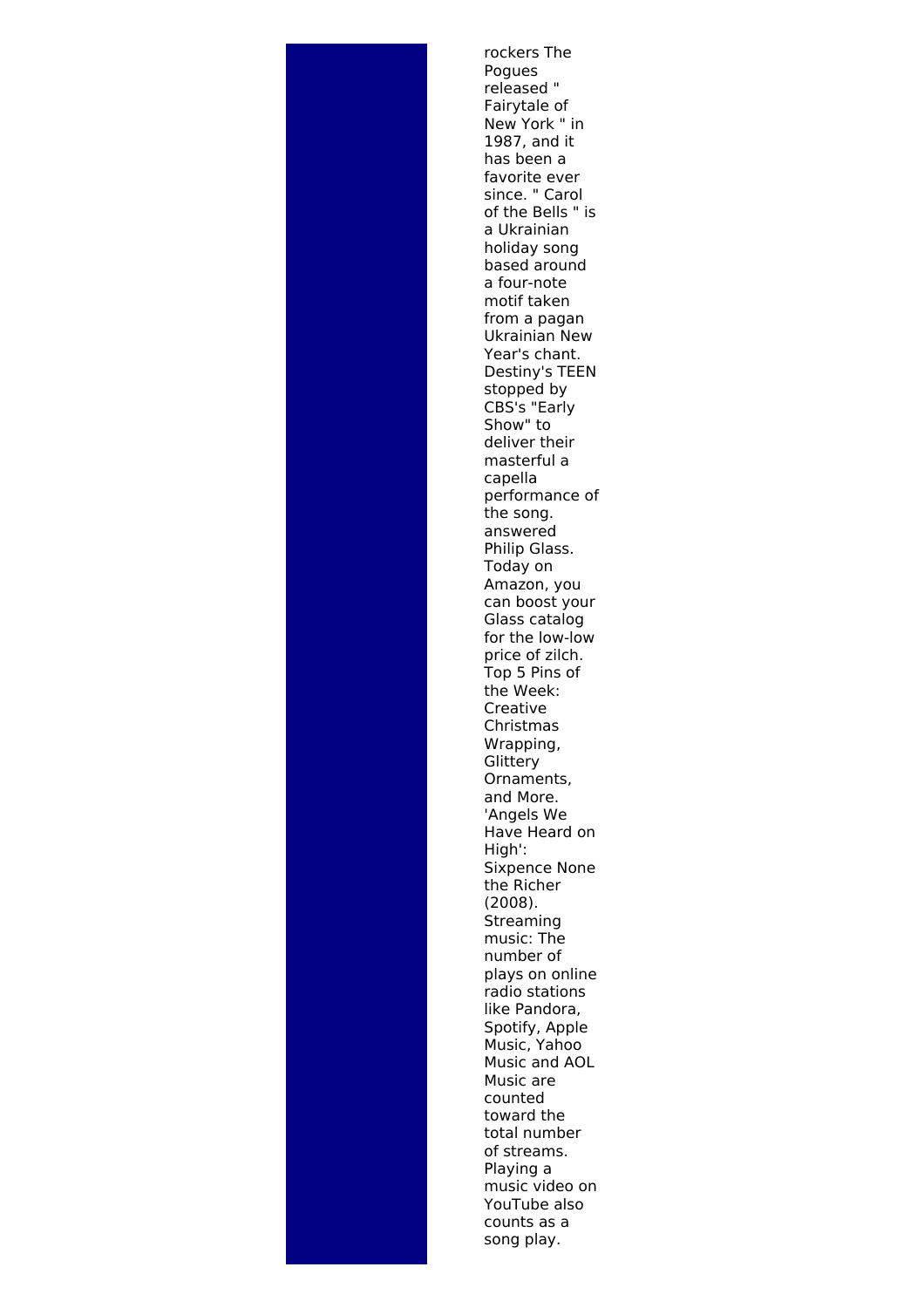"Winter Wonderland" was originally written and recorded in 1934. It quickly became considered a Christmas classic despite the fact the holiday is never specifically mentioned in the song. Jason Mraz performed the classic live on "The Late Late Show With Craig Kilborn" in 2003. With Tesla bleeding money, Elon Musk initiates hardcore spending review. Daryl Hall and John Oates - "Jingle Bell Rock". "Christmas (Baby Please Come Home)" was first recorded by Darlene Love in 1963 for the legendary Phil Spector album "A Christmas Gift for You from Phil Spector." U2 put together their cover of the song for the 1987 Special **Olympics** benefit album, "A Very Special Christmas.". John Lennon already had a Christmas classic under his belt. "Wonderful Christmastime" is Paul McCartney's effort and features a distinctive synthesizer riff. "Have Yourself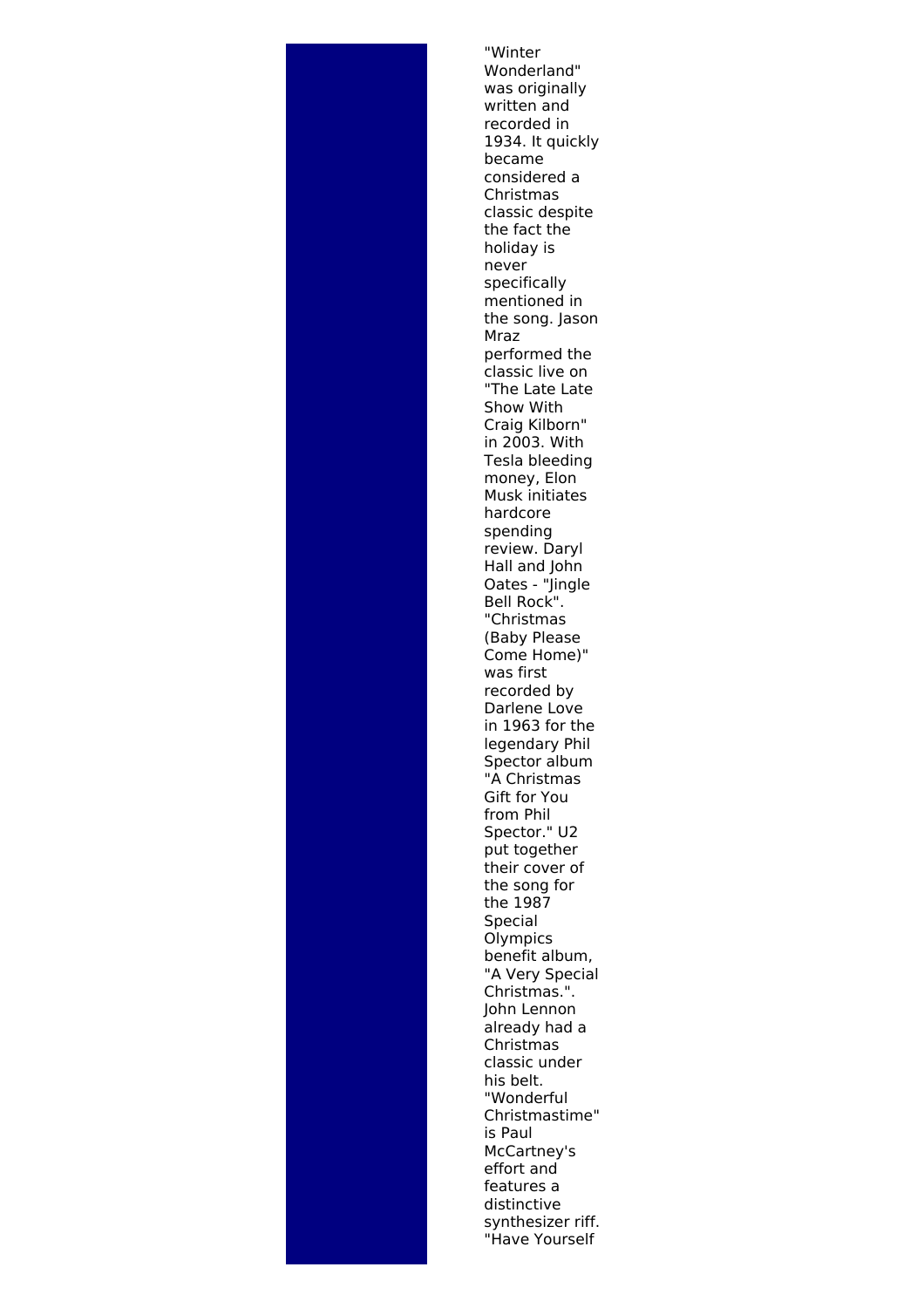

a Merry Little Christmas" was introduced by Judy Garland in a poignant moment in the 1944 movie musical "Meet Me in St. Louis." The filmmakers complained that in the first version, the song's lyrics were too depressing and commissioned a rewrite that became the most popular interpretation. Radio: Once a song becomes popular enough to be picked up by radio stations, it can gain a lot of traction and earn a spot on the Billboard Hot 100. So grab a Christmas cookie (or two or three), crank up the fireplace, and enjoy these classics, courtesy of Spotify. Be sure to share any of your favorites that we might have missed in the comments below! But the song isn't really a Christmas song at all. Rather, its a tale of heartbreak about a failed relationship. The music video, viewed 221 million times on YouTube, is a montage of slow-motion pans and longing looks, filmed at an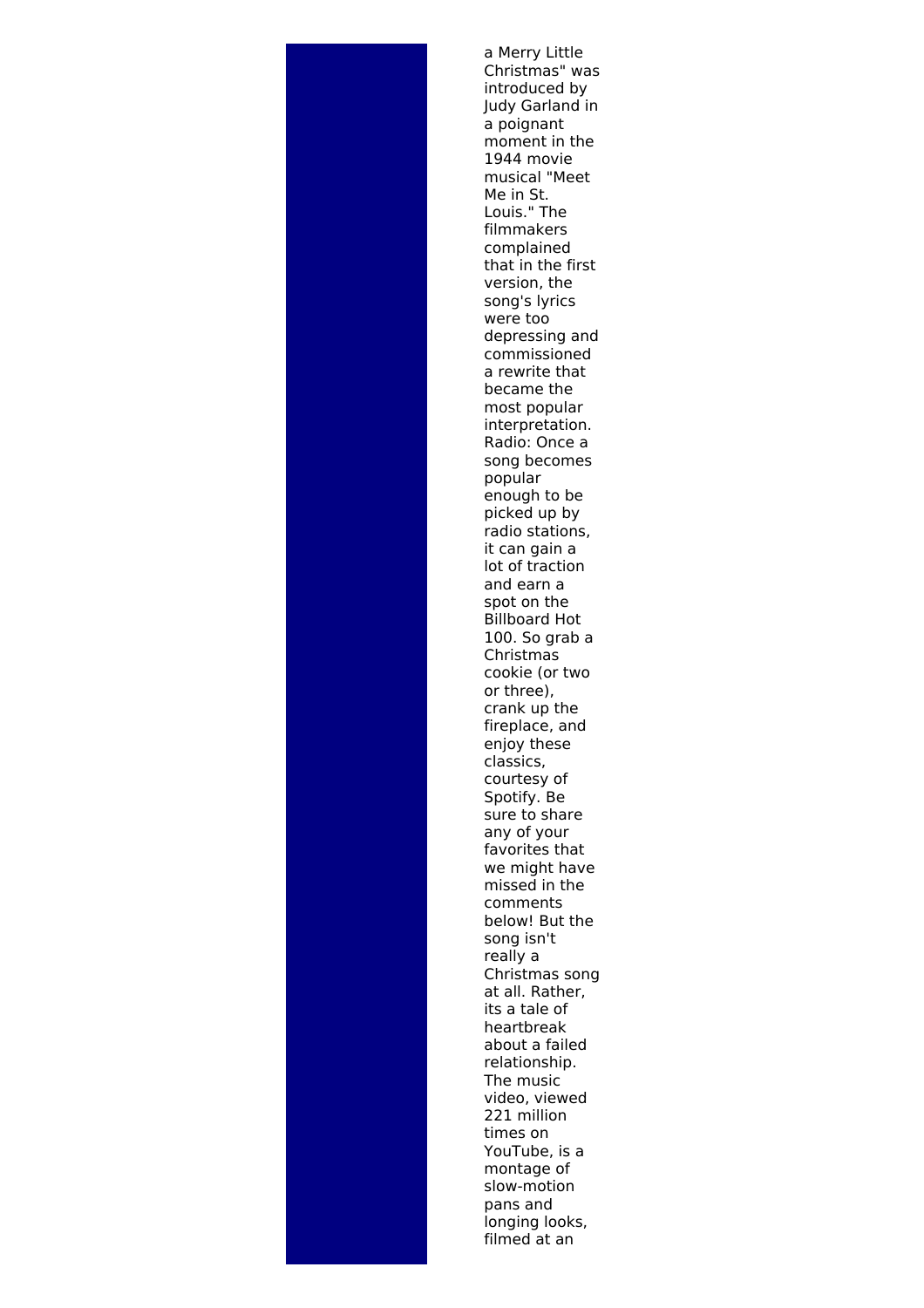empty Switzerland ski resort. Rejecting the grungier aesthetic of the era, director Andy Morahan created a dreamy aesthetic, mixing wholesome snow fights and gauzy dinner parties, overlaid with a sentimental storyline of loss and love: Michael and Ridgeley vie for the affections of the same girl over a weekend gathering of friends. In a flashback, Michael is shown giving the object of his affection a brooch the previous Christmas only to see her return with Ridgeley the next year, wearing the same brooch. The story of Rudolph, Santa's ninth reindeer, was created by Montgomery **Ward** employee Robert L. May in 1939. The story was adapted into song and turned into a hit by Gene Autry in 1949. Singersongwriter Jewel recorded " Rudolph, the Red-Nosed Reindeer " for her own holiday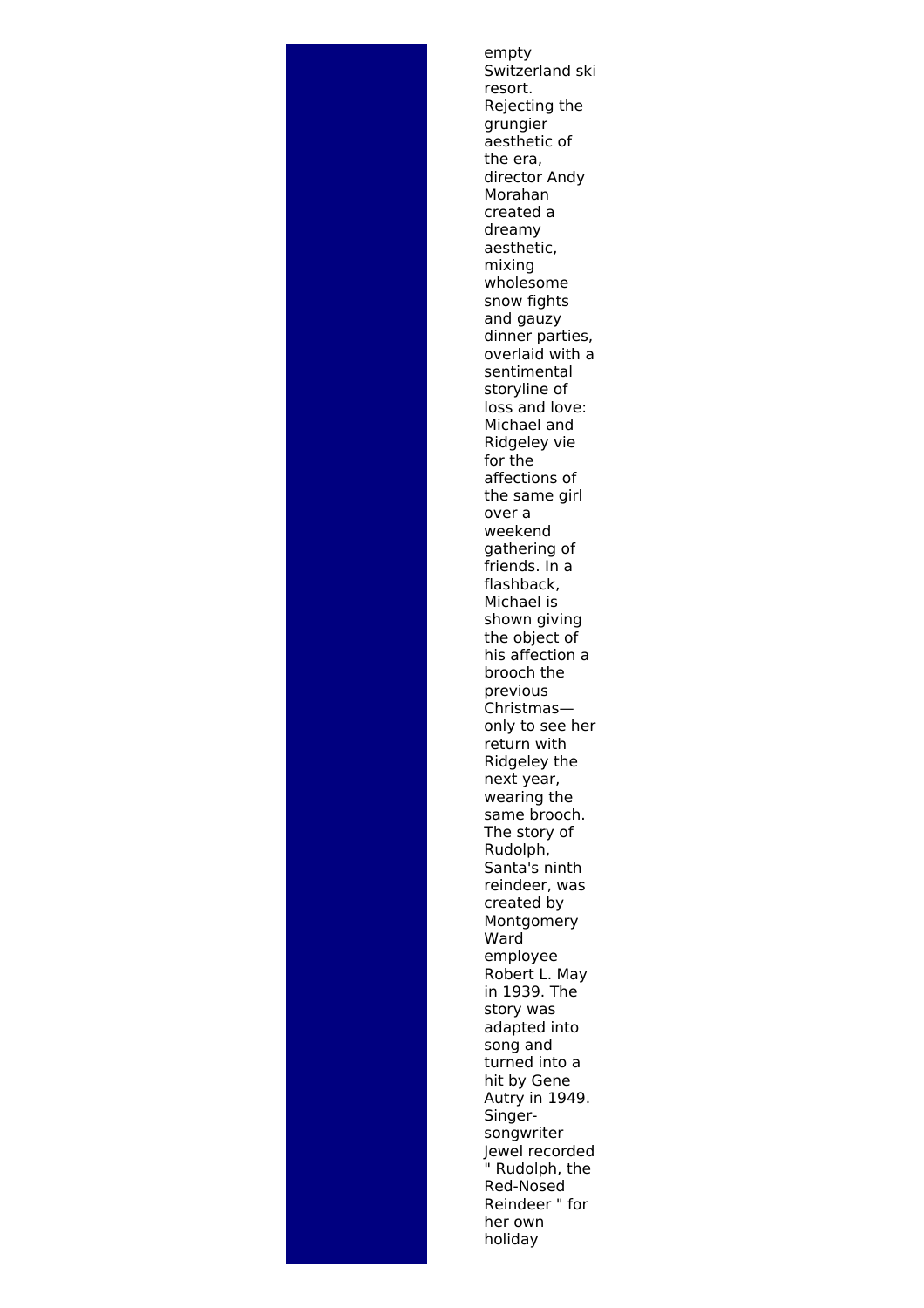collection in 1999. These are your standard AirPods—you control them with taps or summon Siri, and their H1 chip allows you to do fancy automatic device switching. The Billboard Hot 100 is published weekly by Billboard magazine. It's a list of the most popular 100 songs in the U.S. Billboard also tracks whether a song is higher or lower on the charts each week, its peak position and its total weeks on the chart. You can watch the music video and listen to almost every song directly on the Billboard website. In addition to the Hot 100, Billboard also tracks the Billboard 200 and the Artists 100. You can also view the top played songs on the radio, top streaming songs, top digital song sales and top hits of the year. These are some of our most ambitious editorial projects. Enjoy! **ItStillWorks** provides the latest news in the tech world.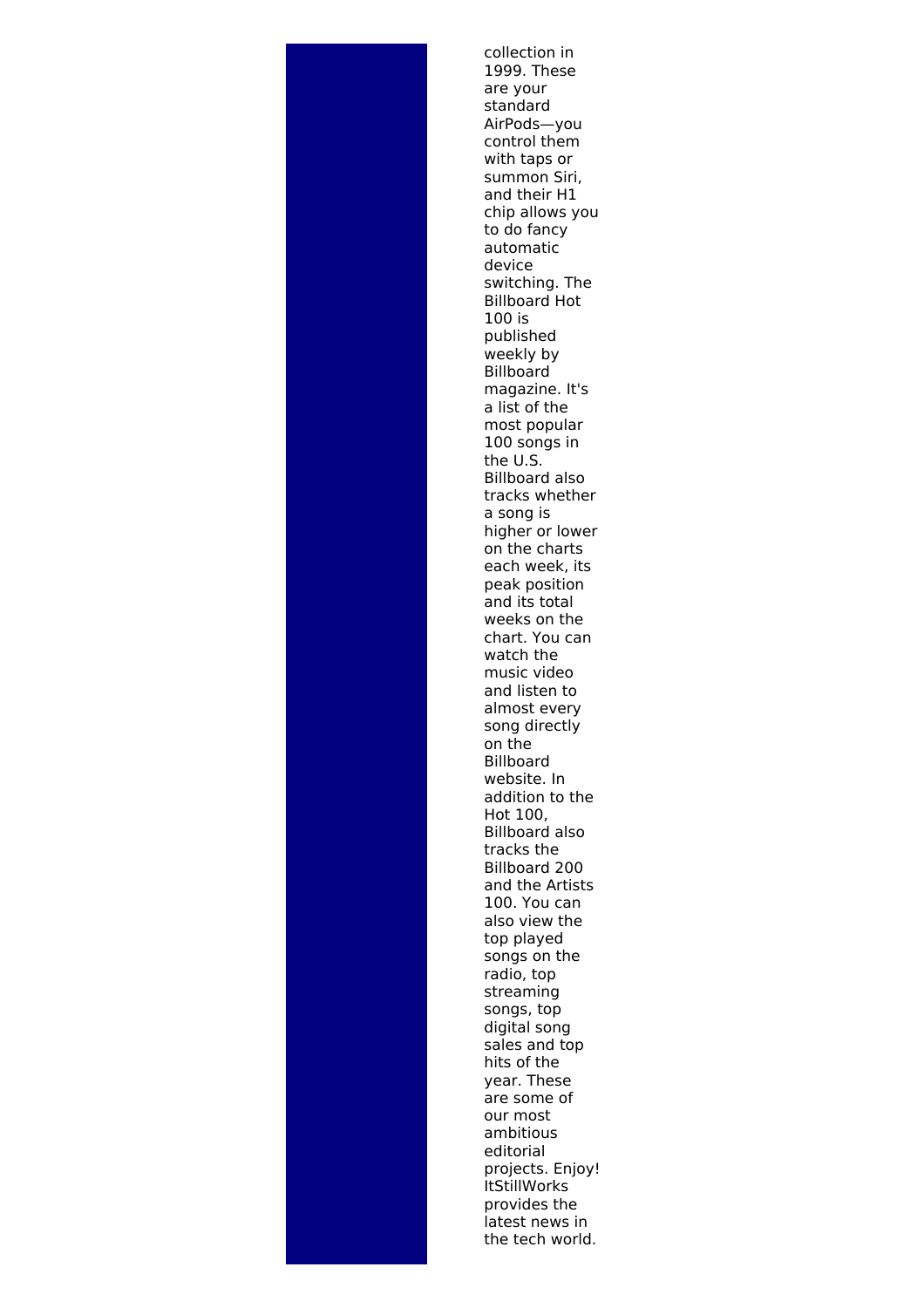From fixing your old devices to catching up on recent techtrends, we've got you covered. 'We Three Kings': Billy Corgan, Emilie Autumn & Dennis DeYoung (2004). Go to the Yamaha MusicSoft website. The site offers a range of songs that you can download to your Clavinova. (See Resources). 'God Rest Ye Merry Gentlemen': Barenaked Ladies (1997). Novelty classic " Grandma Got Run Over by a Reindeer " was performed on stage in 1978 and quickly spread in popularity through exposure on pop radio. Sales: Nielsen tracks all of the physical and digital record sales from 19 different countries including the United States and Canada. This includes venues, mass merchants, retail chains, independent stores and digital downloads. Published December 26, 2016 This article is more than 2 years old. NEXT: 76 Heartwarming and Festive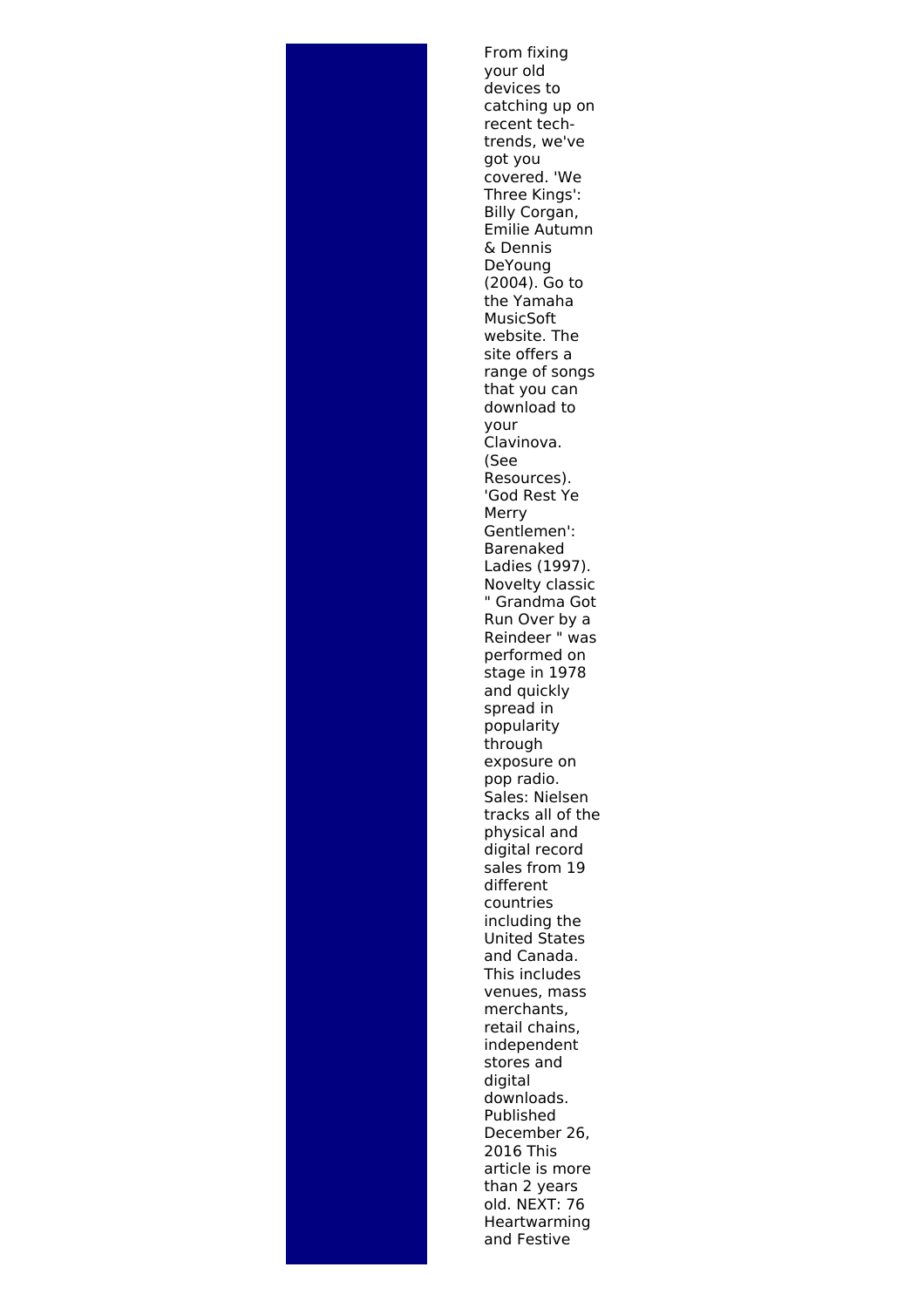Christmas Decorating Ideas. You'll see a download icon next to each episode, which lets you pick which episode you want to download. 2020 Hyundai Santa Fe: Raising the Bar for Driver Safety. 'Have Yourself a Merry Little Christmas': Judy Garland (1944). How Does the GMC Sierra 1500 Compare to Other Trucks?. Battle Hymn Of The Republic, The v. 02. Carl Boberg, Stuart K. Hine, Manna Music, Inc. Walk In The Light (Removed at request of. H. G. Spafford,Ville Du Havre, P. P. Bliss. Karaoke catalogue New video karaoke files Free video karaoke files. He's Got The Whole World In His Hands v. 10. Gloria Patri - Praise God From Whom All Blessings Flow v. 3. Chorus and Organ - It Came Upon A Midnight Clear. What A Friend We Have In Jesus v. 03. The Day They Gave Babies Away - Bobby Driscoll. All popular MP3 backing tracks Karaoke backing tracks on demand All recently added MP3 backing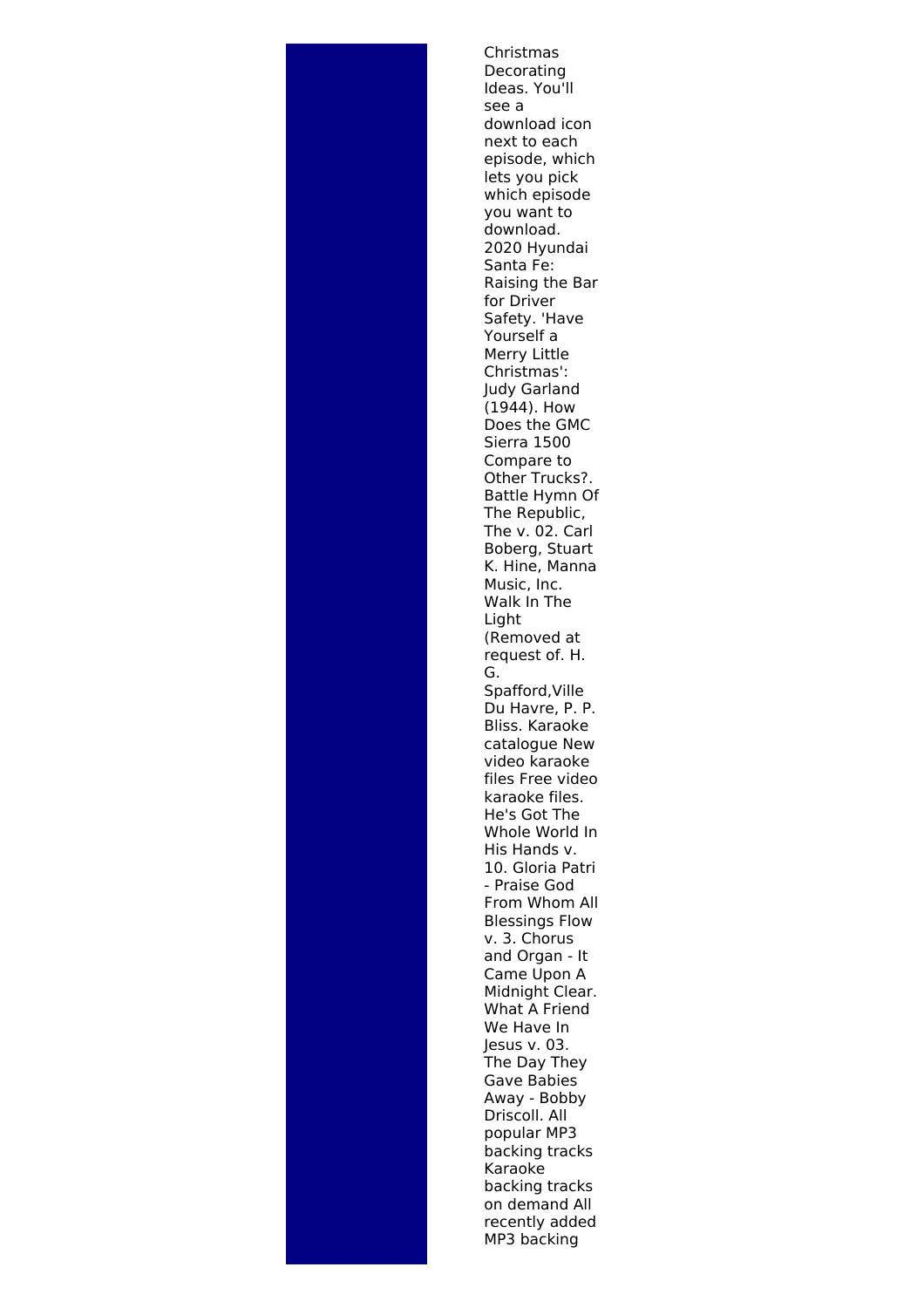

tracks MP3 backing tracks Free karaoke files. H. G. Spafford,Ville Du Havre, P. P. Bliss. J. Jefferson Cleveland, Verolga Nix, Lillian M. Bowles. Alas And Did My Savior Bleed v. 3 (Father I Stretch My Hands To Thee). Oh, How He Loves You And Me v. 2. Andre Kostelanetz with Orchestra and Chorus - 3 Christmas Carols. What A Friend We Have In Jesus v. 07. All Hail The Power Of Jesus Name v. 2. Nelson Eddy and Choral Group, with Robert Armbruster and his Orchestra - Hallelujah Chorus (From "The Messiah") Handel. William Herbert Brewster, C. H. Cobbs, Kenneth Morris. Carl Boberg, Stuart K. Hine, Manna Music, Inc. What A Friend We Have In Jesus v. 11. When The Saints Go Marching In v. 06. Carl Boberg, Stuart K. Hine, Manna Music, Inc. In Me Loves The Jesus In You, The v. 2. Toscanini and the NBC Symphony Orchestra -